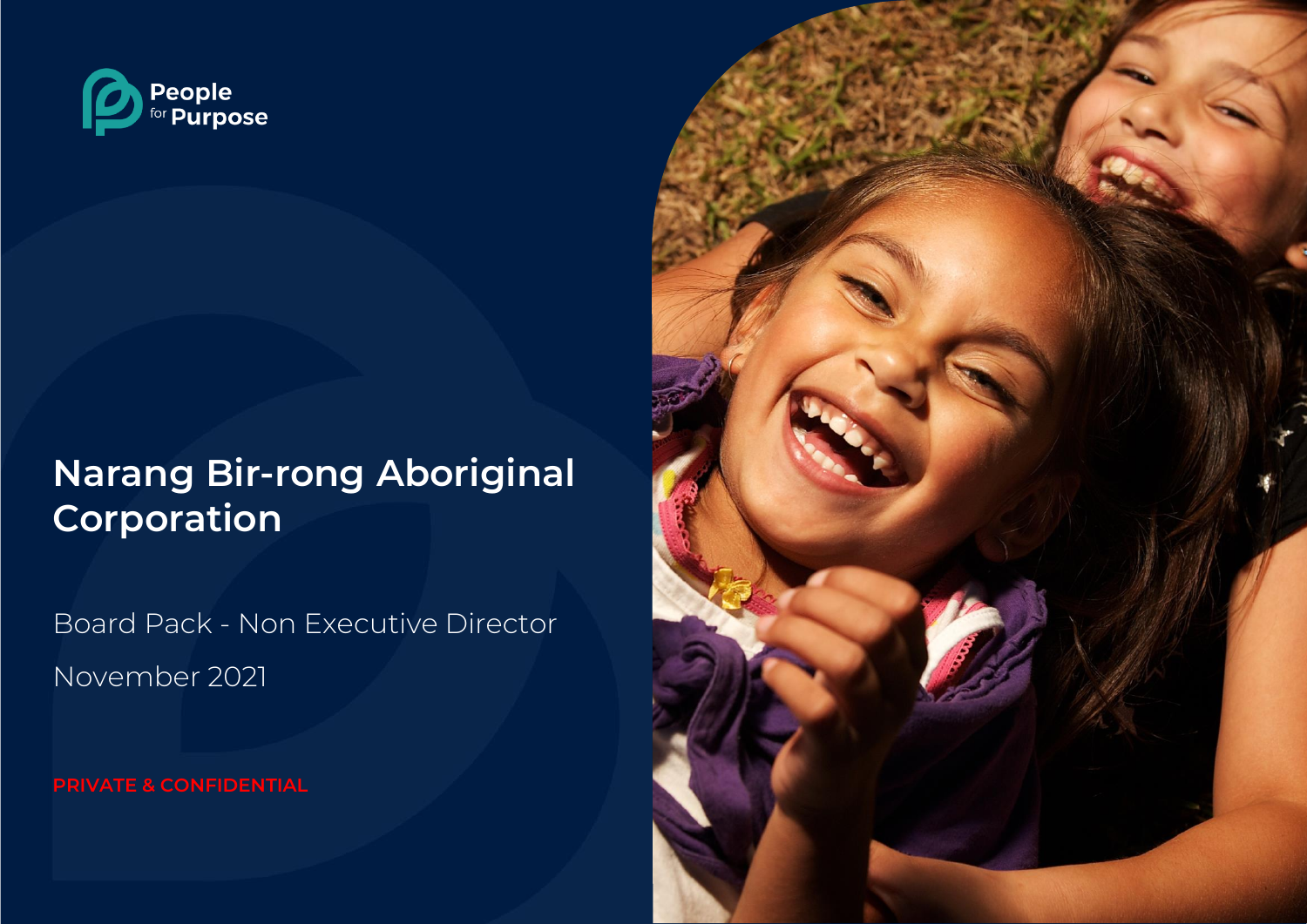Narang Bir-rong Aboriginal Corporation (NBAC) acknowledges that Aboriginal people are the First People of this country and pay respect to their Elders past, present and emerging and acknowledge their continuing connections to their ancestral lands.

Narang Bir-rong is not qualified to determine nor define the Aboriginal Countries and understands the sophisticated and complex relationships with Aboriginal people and the land. However, it is their current understanding that within the organisation's geographic footprint are large areas of the Traditional Lands of:

- 1. Dharug Nation
- 2. Eora Nation
- 3. Dharawal Nations
- 4. Gundungurra Nation
- 5. Wiradjuri Nation

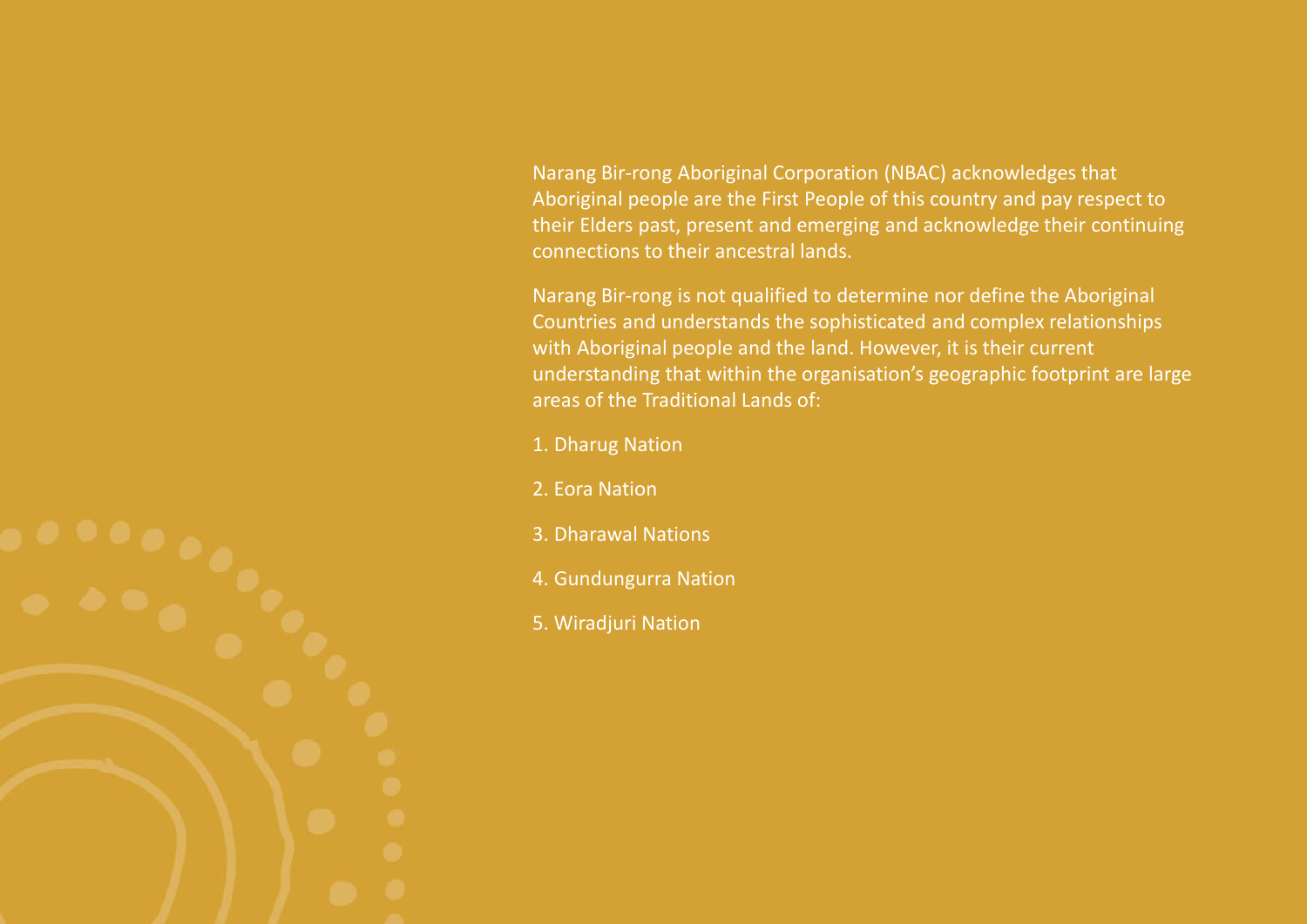### **Overview**

Narang Bir-rong Aboriginal Corporation (NBAC) have been providing Aboriginal specific services to the Greater Sydney community including out-of-home care and family preservation services since 2008.

Their Out of Home Care Program recruits, trains and supports Aboriginal foster carers and case manages Aboriginal children and young people in out of home care. They then place Aboriginal children and young people in care situations that are appropriately matched to support their individual identity and self-esteem. They provide case management to these placements to ensure that their educational, medical, social, emotional and behavioural needs are all being met.

NBAC's Family Preservation Program is a professional, culturally appropriate, child centred, family focused, trauma informed and strengths-based program. Family Preservation's tailored support services aim to build strong well-functioning families where children can live safe from abuse and neglect and have improved well-being, physical, social, emotional and educational outcomes. Tailored services include case management, in-home support and casework focused on parent vulnerabilities, structured home visiting, parenting programs and brokerage funding all focused at reducing child protection concerns and not having more Aboriginal children enter the out of home care system.

NBAC currently provides services to over 200 children in Indigenous communities across the densely populated regions of Western Sydney, to Penrith, the Blue Mountains, Lithgow and out to Orange.

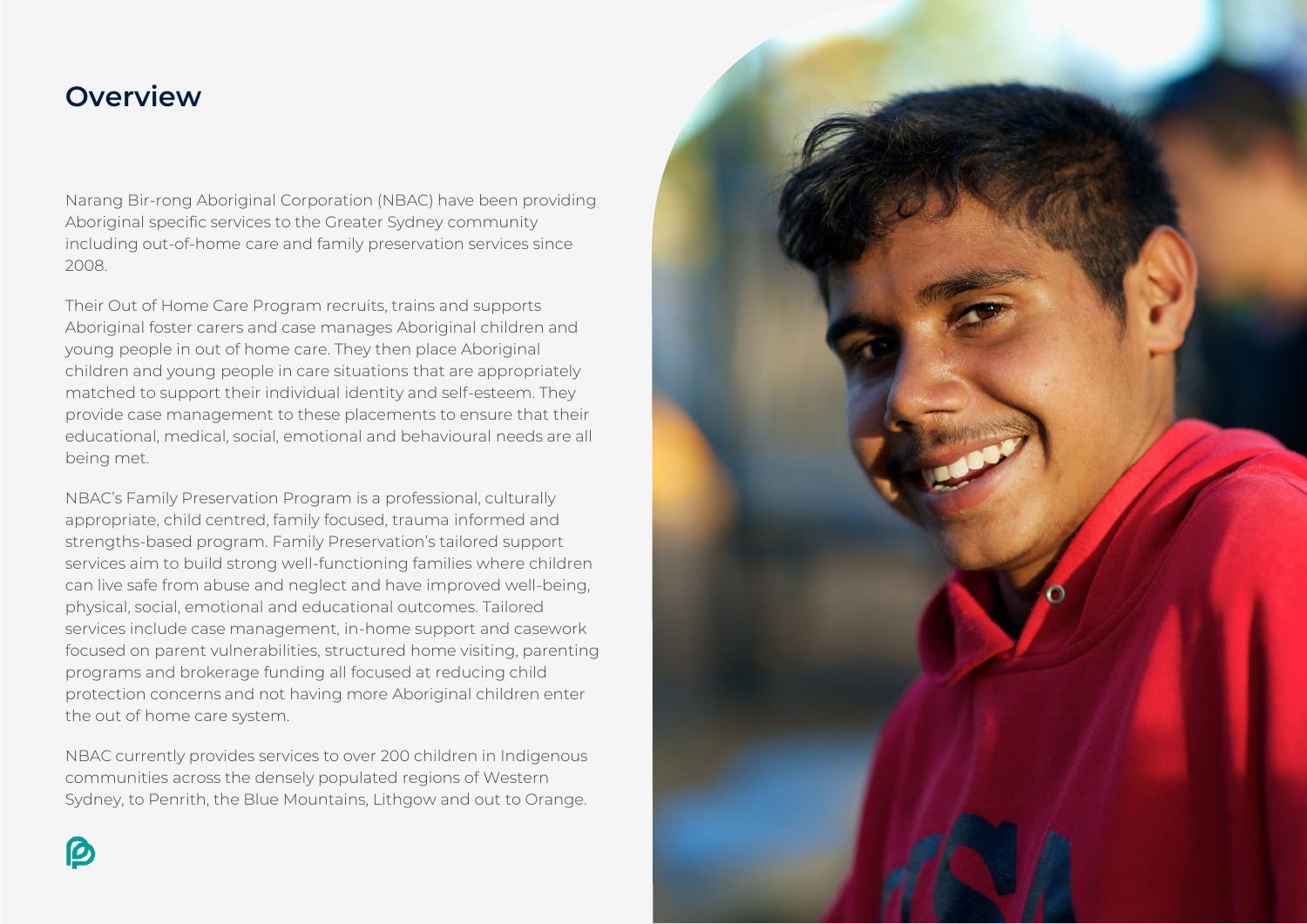### **Context**

NBAC is turning over \$5 million and employing 30 staff. While small, they are sector leaders in Indigenous out of home care practice and family preservation, keeping connection to family, the country and community at the centre of all practice.

The small Board of four directors comprises those who have gone through the Out of Home Care system and those that belong to the Stolen Generation. NBAC understands that removing Indigenous children from their community takes them off country, sees them lose connection to their family, cultural heritage and perpetuates trauma. NBAC has built specific, structured and solid practices that ensure children remain engaged with family and identity and ensures they are placed with carers who can keep that essential connection country.

The organisation is funded predominantly through the Department of Community and Justice (previously Family & Community Services); however, they receive some funding from AbSec and are members of the SNAICC Collective, the national voice for Indigenous children.

In 2018 NBAC was incorporated and separated from Barnardos Australia; during which time Heidi Bradshaw was appointed to lead NBAC as Chief Executive Officer (CEO). Over the past two years, Heidi has been successful in appointing a high performing team and bedding down solid and sophisticated systems and processes to ensure that NBAC are delivering best practice services. Heidi has positioned the organisation as a functioning example of best practice in care for Indigenous children.

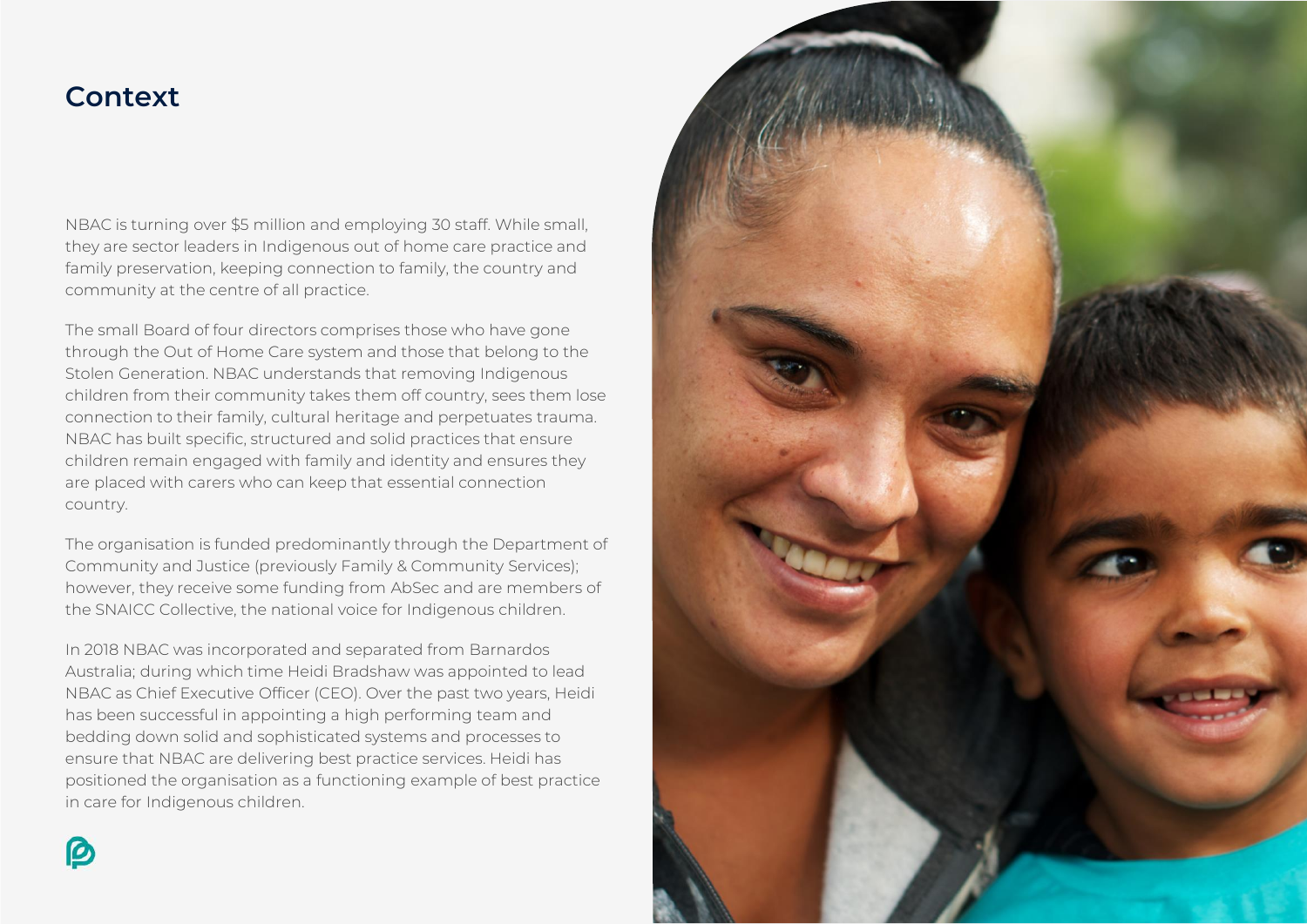### **Mission and Values**

| <b>Mission</b> | At Narang Bir-rong Aboriginal Corporation, they believe in taking a holistic approach in trying to solve some of our Aboriginal and Torres<br>Strait Islander community's biggest challenges. They empower their children, young people, families and carers by creating<br>opportunities for self-determination and by supporting real change. |
|----------------|-------------------------------------------------------------------------------------------------------------------------------------------------------------------------------------------------------------------------------------------------------------------------------------------------------------------------------------------------|
|                | NBAC are on a mission to provide culturally and spiritually stable homes for Aboriginal and Torres Strait Islander children, young people<br>and their families in order to build security and true belonging.                                                                                                                                  |
| <b>Values</b>  | Connection<br>We honour connections with community, family, culture and Country, and nurture the cultural identity of the Aboriginal and Torres<br>Strait Islander children, young people and their families within our community.                                                                                                              |
|                | <b>Empowerment</b><br>We empower our community through education, by providing resources and support that educates and empowers children, young<br>people, parents and carers.                                                                                                                                                                  |
|                | Consistency<br>We hold ourselves accountable to provide consistency of care and remain a safe refuge always.                                                                                                                                                                                                                                    |
|                | <b>Belonging</b><br>We strive to build security and true belonging in our children.                                                                                                                                                                                                                                                             |
|                | Confidentiality<br>We ensure confidentiality for children, young people, their families and carers within our community.                                                                                                                                                                                                                        |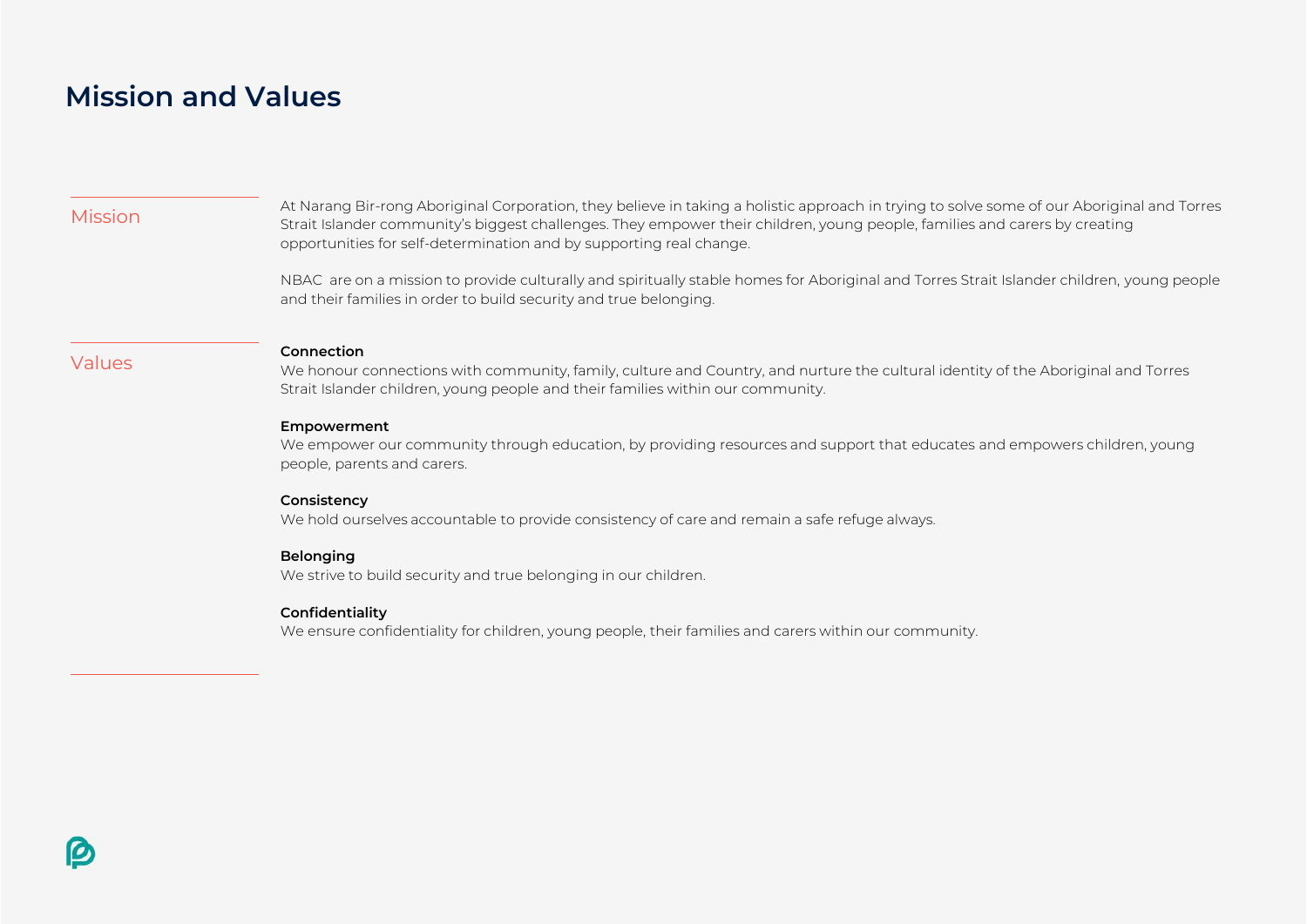### **Delivering on mission**

NBAC acknowledges that in general, Aboriginal children and their families are at a severe disadvantage and the gap between our outcomes and<br>The challenge these of non-aboriginal poople is not gotting any smaller degrite po those of non-Aboriginal people is not getting any smaller despite poorly funded government initiatives. Aboriginal people are facing issues such as:

- Employment
	- The employment to population rate for Aboriginal 15–64 year old's was around 48% in 2014-15, compared to 75% for non- Aboriginal Australians
- Lower health outcomes
	- Aboriginal people still in general have a lower life expectancy by nearly 10 years in comparison to non-Aboriginal people.
- Suicide
	- In 2015, the Aboriginal suicide rate was double that of the general population.
	- Aboriginal suicide increased from 5% in 1991, to 50% in 2010, despite Aboriginal people making up only 3% of the Australian population.

#### • Housing

- On Census night in 2011, an estimated 26,743 Aboriginal people were experiencing homelessness. Taking into account the size of the Aboriginal population, 1 in 20 Aboriginal people were homeless on Census night in 2011-14 (40% of these were 18 years and under).
- Drug addictions
	- In 2016, almost 1 in 5 Aboriginal people consumed 11 or more standard drinks at least once a month. This was 2.8 times the rate that non-Aboriginal Australians consumed this amount of alcohol.

#### • High incarceration rates

- In September 2017, Aboriginal prisoners represented 27% of the total full-time adult prisoner population, whilst accounting for c. 2% of the total Australian population aged 18 years and over. The adult imprisonment rate increased 77% between 2000 and 2015.
- The detention rate for Aboriginal children aged 10-17 years was 26 times the rate for non- Aboriginal youth in 2016.
- In 2008, almost half of Aboriginal males (48%) and 21% of females aged 15 years or over had been formally charged by police in their lifetime.

And all of these disadvantages are layered by decades of grief, loss, disconnection to family, culture and land.

The number of Aboriginal children in out-of-home care is rising. In 2014 it was 52.5 per 1000 children in out-of-home care, which has increased to 59.4 per 1000 in 2018. At least 1 in 6 Aboriginal children receive child protection services with approximately 486,300 childprotection reports made between 2019-2020. There are 45,759 children currently in out-of-home care and 17,787 of these are Aboriginal.

At Narang Bir-rong Aboriginal Corporation, they believe in taking a holistic approach in trying to solve some of our Aboriginal and Torres Strait<br>The response and strait and the solve some unity's biggest challenges. They Islander community's biggest challenges. They empower our children, young people, families and carers by creating opportunities for selfdetermination and by supporting real change.

> Narang-Bir-rong are on a mission to provide culturally and spiritually stable homes for Aboriginal and Torres Strait Islander children, young people and their families in order to build security and true belonging.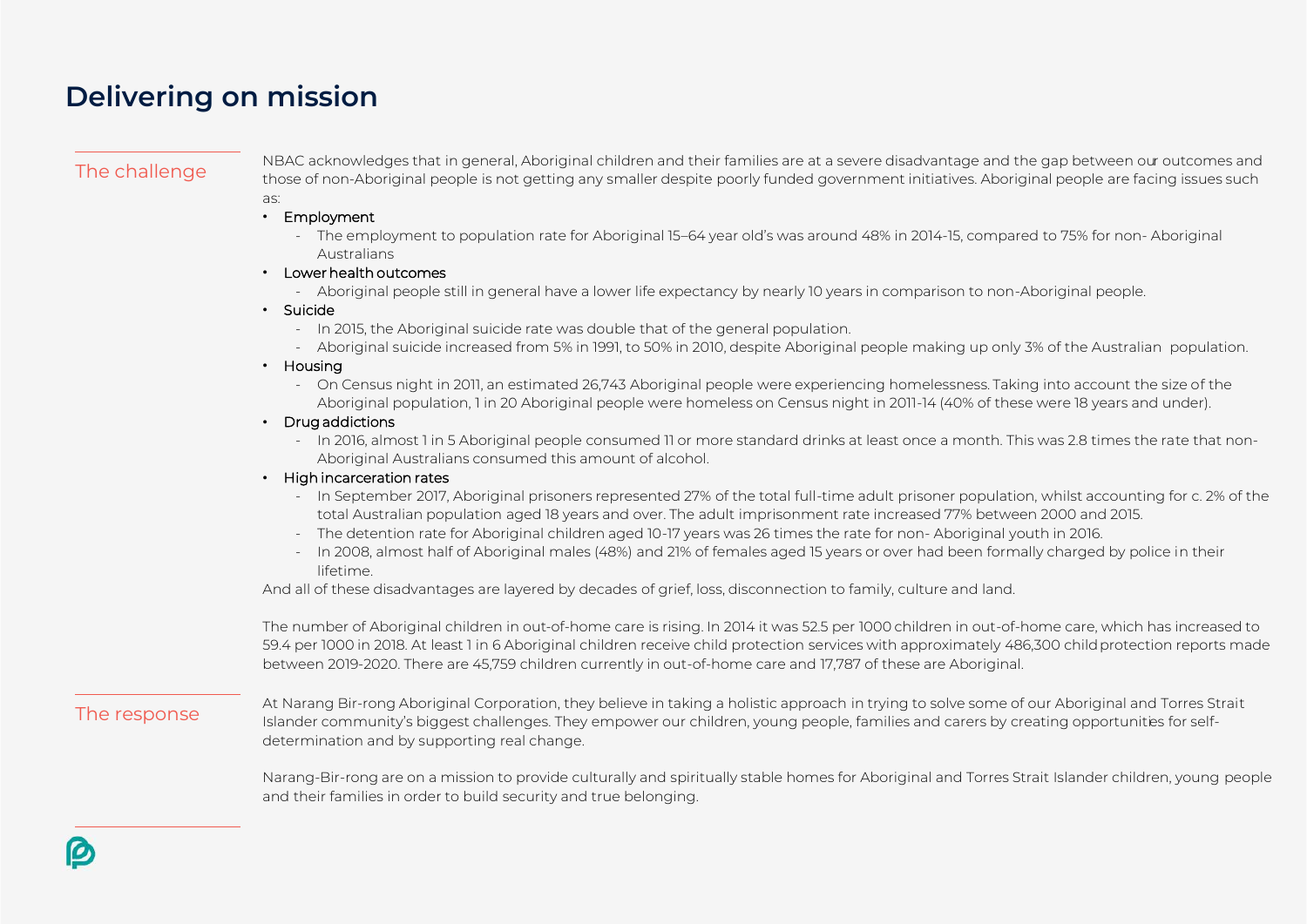### **Current Board**

#### Ivan Clarke, Chair since 2018

Ivan is **Barkanji**. He was born in far-western New South Wales, grew up on Bundjalung country and has resided and worked in Western Sydney for the past 20 years. He is a member of the Stolen Generations. Ivan has many years of experience as a counsellor, clinical and educational consultant and is a group leader in the Strong Aboriginal Men's Program. Ivan was the senior Aboriginal counsellor with Link-Up NSW, specialising in supporting stolen generation clients with alcohol and other drug issues, trauma, grief and loss, dual diagnosis and mental health issues, prior to starting with the Education Centre Against Violence in 2011.

#### Read more [here](https://nbac.org.au/ivan-clarke/)

#### Patrick Goulding, Director since 2019

Patrick is a **Darug** man from the Blue Mountains and Western Sydney, who currently lives on Gadigal Country. He works for Terri Janke and Company, an Indigenous law firm specialising in commercial law, intellectual property and Indigenous Cultural and Intellectual Property (ICIP). Patrick's expertise includes preparation of agreements for commercial use of Aboriginal art and advising clients on ICIP Protocols. He has represented a range of clients, including Indigenous traditional owner organisations, universities, museums and archives.

#### Read more [here](https://nbac.org.au/patrick-goulding/)

#### Annette Toomey, Director since 2018

Annette is a **Kabi Kabi** woman, born and raised on Darug country in Western Sydney, NSW. She has worked with many Aboriginal and non-Aboriginal services throughout her career in Western Sydney, from supporting Aboriginal women and their children in domestic violence services to assisting Aboriginal families to engage in support services and change to enable their children to be restored from OOHC to their care.

Read more [here](https://nbac.org.au/annette-toomey/)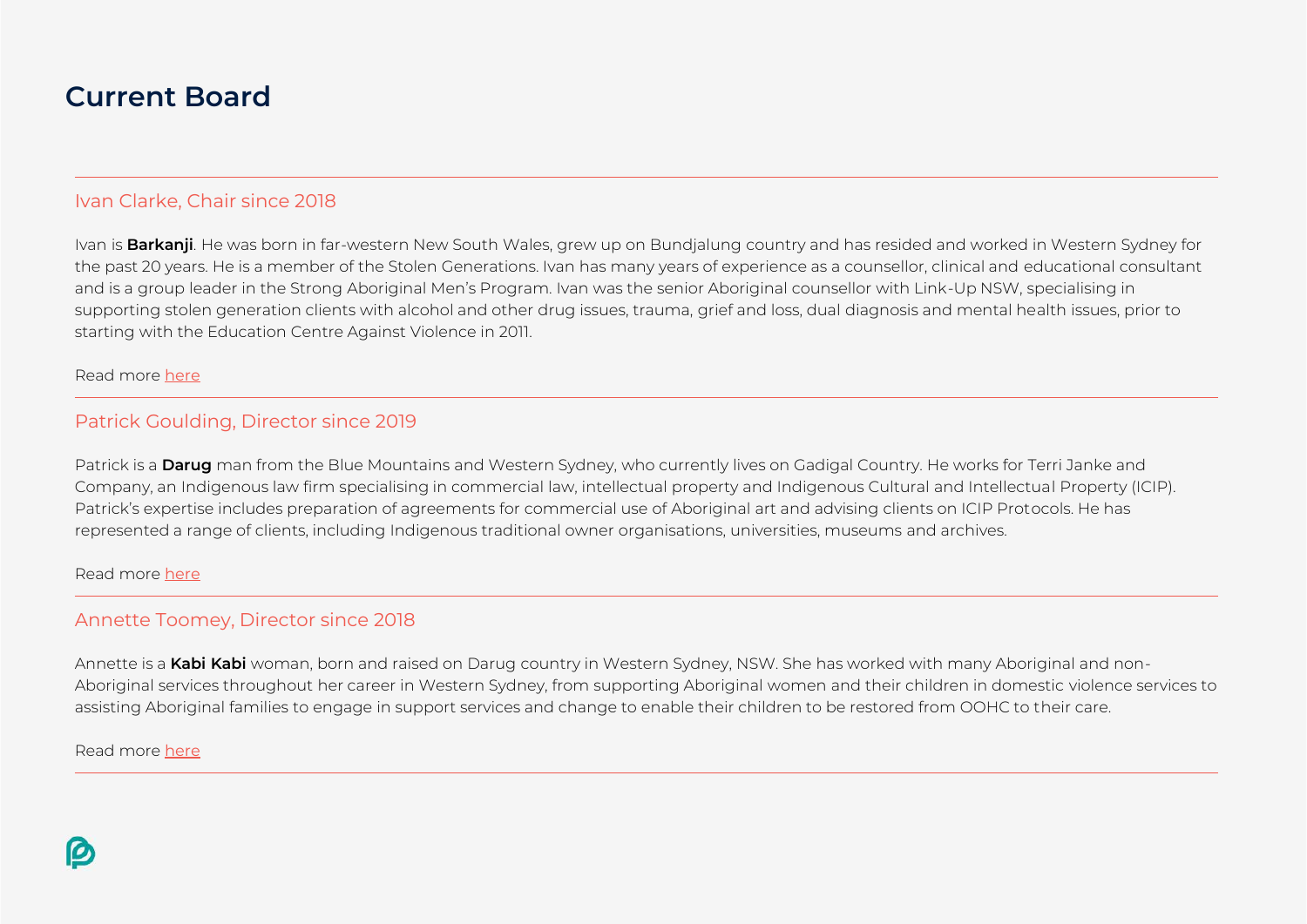### **Current Board**

#### Peter Stewart, Director since 2020

Until his retirement in mid-2020, Peter headed up Coleman Greig's Commercial Advice legal team, bringing extensive senior management experience and a high level of commercial acumen to his clients and the firm. During his time with Coleman Greig, Peter provided advice and representation on a host of complex commercial issues, including share and business acquisitions and disposals, manufacturing, distribution and licensing agreements and commercial governance issues.

Read more [here](https://nbac.org.au/peter-stewart/)

#### Irene Wardle, Former Director

Irene became a Director with NBAC in 2018 and is retiring in 2021. Irene is a proud Darug woman employed at the University of Sydney as an Academic Tutor in the Aboriginal Studies program and is contributing to research at the Research Centre for Children and Families. She has held numerous community roles in health, policing, employment, and education. Irene believes in empowering our Aboriginal community and celebrating their success. She feels there is an expectation that her educational opportunities has come with responsibilities. As an Aboriginal mother, grandmother, and teacher, she can help and mentor our community into a brighter future.

Her participation and acceptance into Local, Regional and State Organisations allows her to speak about grassroots trends and awareness of the community's demands. Working within the Western region for the past two decades also allows her the opportunity to promote the strengths and resilience of our Aboriginal community.

During her time on the Board at NBAC, Irene displayed her deep passion for the Aboriginal community, and her impressive work with the Laptop Scheme will help numerous of NBAC's clients now and in the future. She continues to work hard at the University of Sydney to provide comprehensive research around Aboriginal communities and to see changes made for the future of our community. NBAC will be eternally grateful for Irene's participation and contribution as one of our founding Directors.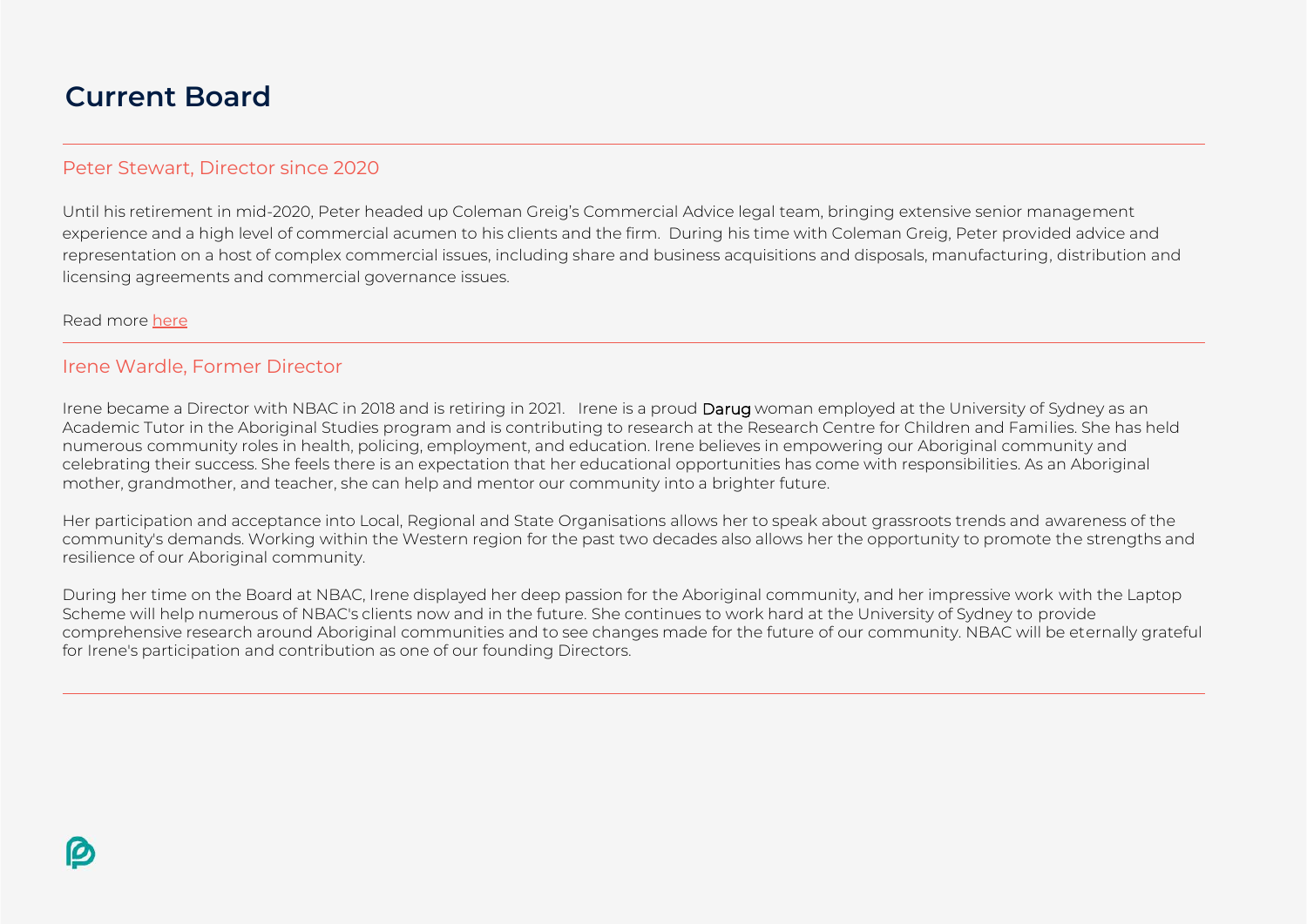### **Chief Executive Officer**

Narang Bir-rong Aboriginal Corporation (NBAC) is a proudly Aboriginal Community Controlled Organisation (ACCO) that has been initiated by, and is controlled and operated by, Aboriginal people, thereby acknowledging the right of Aboriginal peoples to self-determination. All NBAC staff, including our CEO and management team, are Aboriginal and/or Torres Strait Islander.

### Heidi Bradshaw



Heidi is a proud **Wiradjuri and Yorta Yorta** woman, who grew up in towns across Western Sydney and Western NSW.

She has a deep understanding of the issues facing her Aboriginal and Torres Strait Islander community and has devoted her life to breaking the cycle.

With personal and familial experience within foster care and kinship care, and over 15 years of experience working in the NSW Foster Care system, Heidi is passionate about supporting Aboriginal and Torres Strait Islander children and young people, as well as their families.

A staunch advocate for family preservation and restoration, kinship care and the recruitment of culturally appropriate carers, Heidi believes the core of her work is about advocating for Aboriginal and Torres Strait Islander children and young people.

While Heidi works tirelessly to recruit Aboriginal and Torres Strait Islander carers, there are not enough to meet the needs of the community.

Heidi believes this advocacy is her personal and cultural responsibility, and she is determined to help create change and empower others to change, too.

What drives Heidi to continue her work is the hope for the emerging generation of Aboriginal and Torres Strait Islander people to be strong in their culture and connected to family, land and community.

Heidi has been part of the NBAC family through its many evolutions, working as Operations Manager during its tenure as Link-Up NSW Aboriginal Corporation, and as Aboriginal Manager while managed by Barnardos Australia.

Heidi is currently undertaking a Bachelor of Laws at Macquarie University. She holds a Diploma of Family and Community Services and Diploma of Management from TAFE NSW and a Postgraduate Certificate in Social Health from Macquarie University.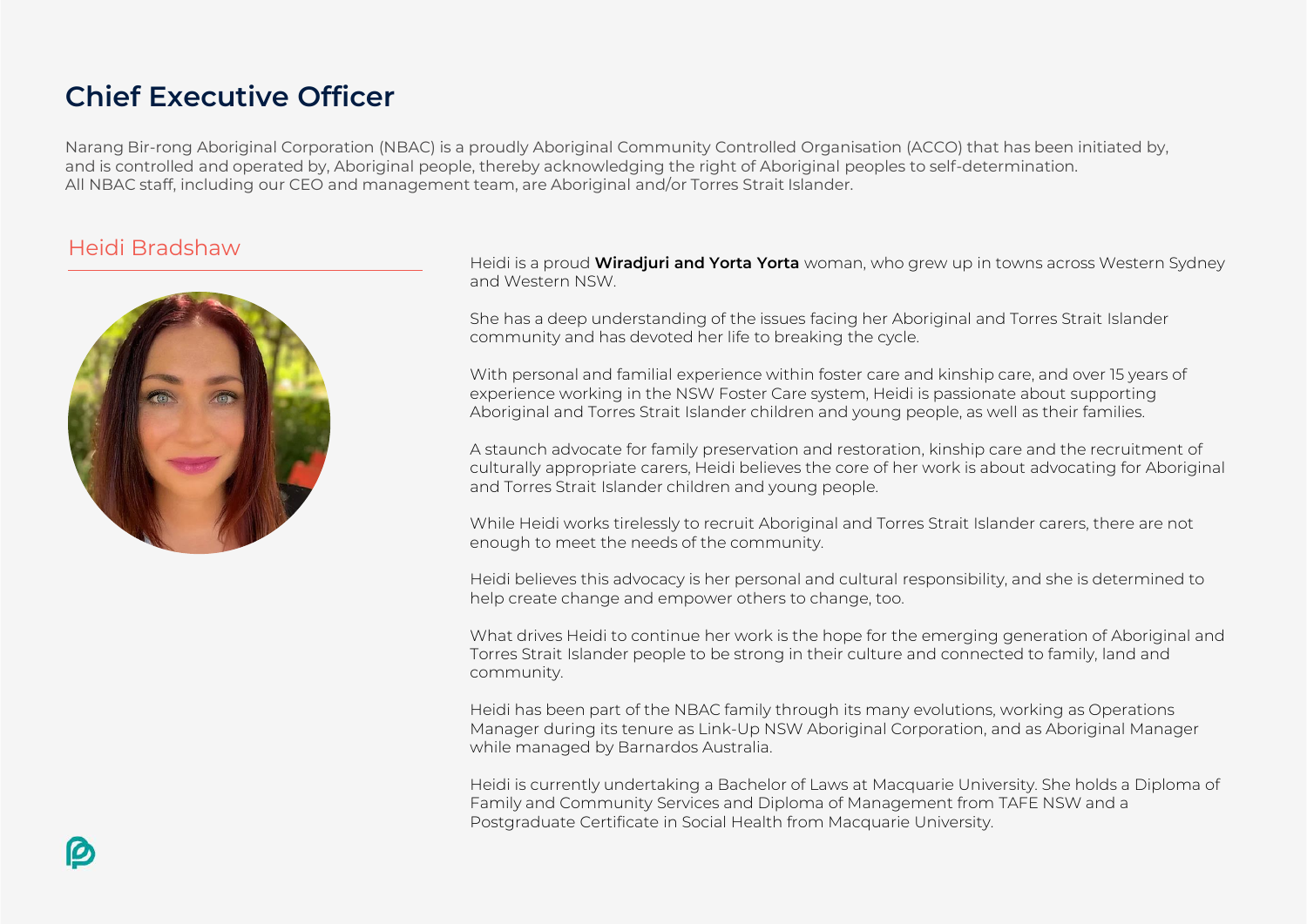### **Governance**

| <b>Structure</b>      | Narang Bir-rong Aboriginal Corporation is a not-for-profit organisation registered with the Australian Charities and Not-for-profit<br>Commission (ACNC) with Deductible Gift Recipient (DGR) status.<br>This charity submits annual reports and governing documents to the Office of the Registrar of Indigenous Corporations (ORIC) as<br>well as notifies them of any changes. This satisfies the charity's reporting and notification obligations to the ACNC.                                                                                                                                                                                 |
|-----------------------|----------------------------------------------------------------------------------------------------------------------------------------------------------------------------------------------------------------------------------------------------------------------------------------------------------------------------------------------------------------------------------------------------------------------------------------------------------------------------------------------------------------------------------------------------------------------------------------------------------------------------------------------------|
| Composition           | The Board currently comprises four Directors. Irene Wardle is currently standing in as the Board requires five Directors to<br>constitute a quorum. The constitution allows for a minimum of five and maximum of nine Directors.                                                                                                                                                                                                                                                                                                                                                                                                                   |
| Tenure                | Directors (other than those appointed under Rule 5.7), are appointed for a term of two years. Directors (other than those<br>appointed under Rule 5.7) retire at the conclusion of the AGM at the end of their two-year term and are eligible to be re-elected.<br>If, despite the operation of section 246-25(4) of the CATSI Act, the terms of all Directors expire so that there are no Directors<br>appointed at a particular time, the Directors holding office immediately before the expiry will continue to hold office until the<br>Members appoint new Directors or reappoint the existing Directors by resolution at a general meeting. |
| <b>Board Meetings</b> | The Board is committed to a meeting schedule which involves:<br>bi monthly 3-5 hour Board meetings usually in Penrith (COVID permitting) with teleconference and video facilities available;<br>$\bullet$<br>two half day strategy sessions with executive per year with face to face attendance preferred;<br>$\bullet$<br>Approximately 3-4 NBAC events per year                                                                                                                                                                                                                                                                                 |
| <b>Meeting Dates</b>  | Third Sunday of the month.                                                                                                                                                                                                                                                                                                                                                                                                                                                                                                                                                                                                                         |
| Remuneration          | This role is not remunerated - all Non-Executive Directors volunteer their time, energy, professional and governance expertise.                                                                                                                                                                                                                                                                                                                                                                                                                                                                                                                    |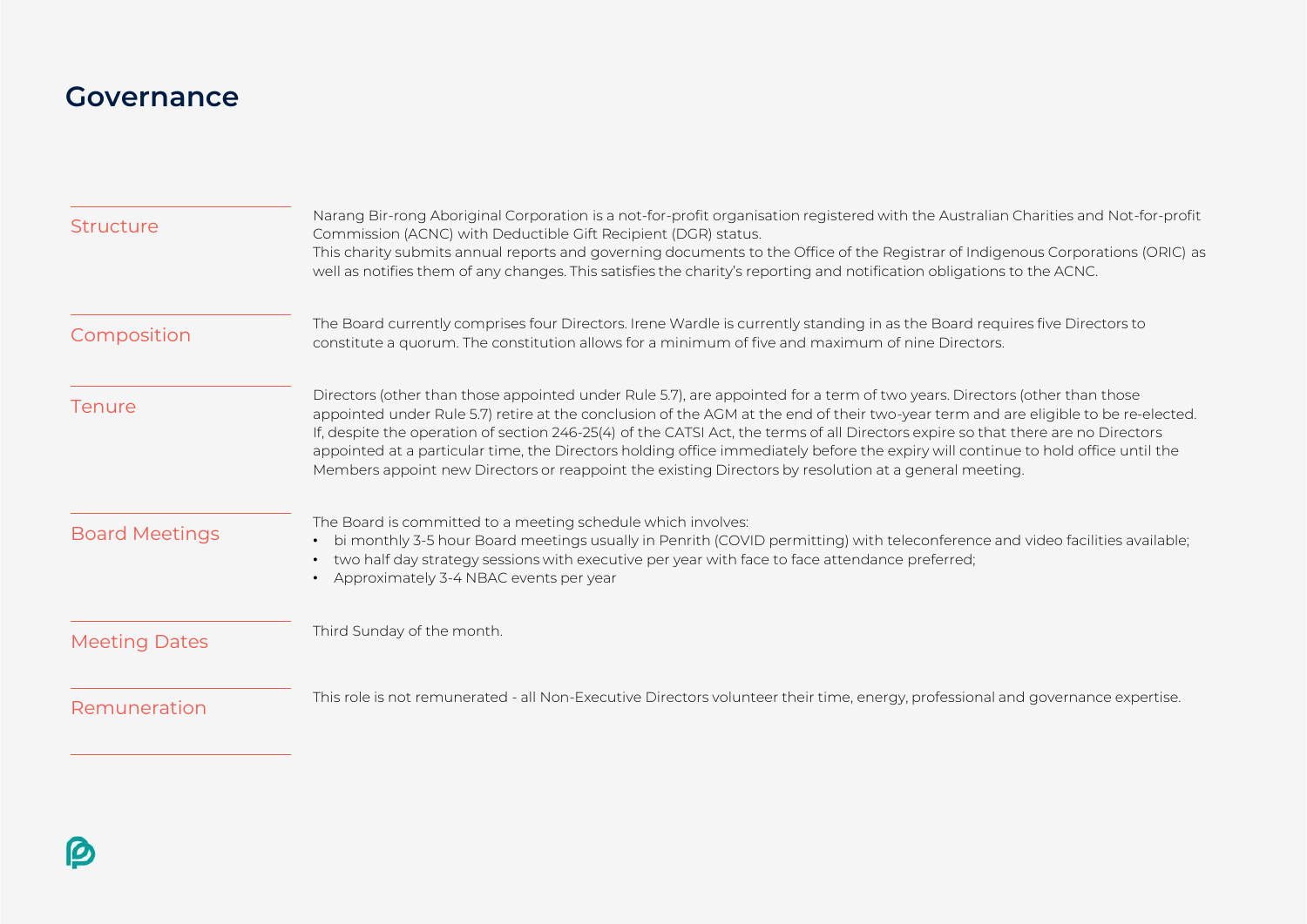### **Key selection criteria – Non Executive Director**

The Board currently comprises directors with exceptional experience from a range of backgrounds. The skills mix currently haslegal, education, counselling and out of home care expertise. The Board is committed to increasing Aboriginal representation in all areas of the organisation including our Board and this year they are committed to having another identified Aboriginal director join the dynamic governance team.

#### Attributes and experience:

- Candidates must identify as being of Aboriginal and/or Torres Strait Islander descent and are expected to bring:
- Understanding of corporate governance principles and financial literacy to a level expected of a Director
- Alignment with the role of the organisation to drive a reform agenda
- Sophisticated communication, stakeholder management and negotiation skills
- Demonstrated positive leadership and experience on a Board/Committee/Council

#### Plus exhibit:

• Commitment to genuine partnerships with Aboriginal communities: this includes working with ACCO's as well as providing opportunities for meaningful input from community members into service planning and delivery at a local level

*Aboriginal/Torres Strait Islander identified positions is a genuine occupational qualification and is authorized under section 14(d) of the Anti-Discrimination Act 1977.*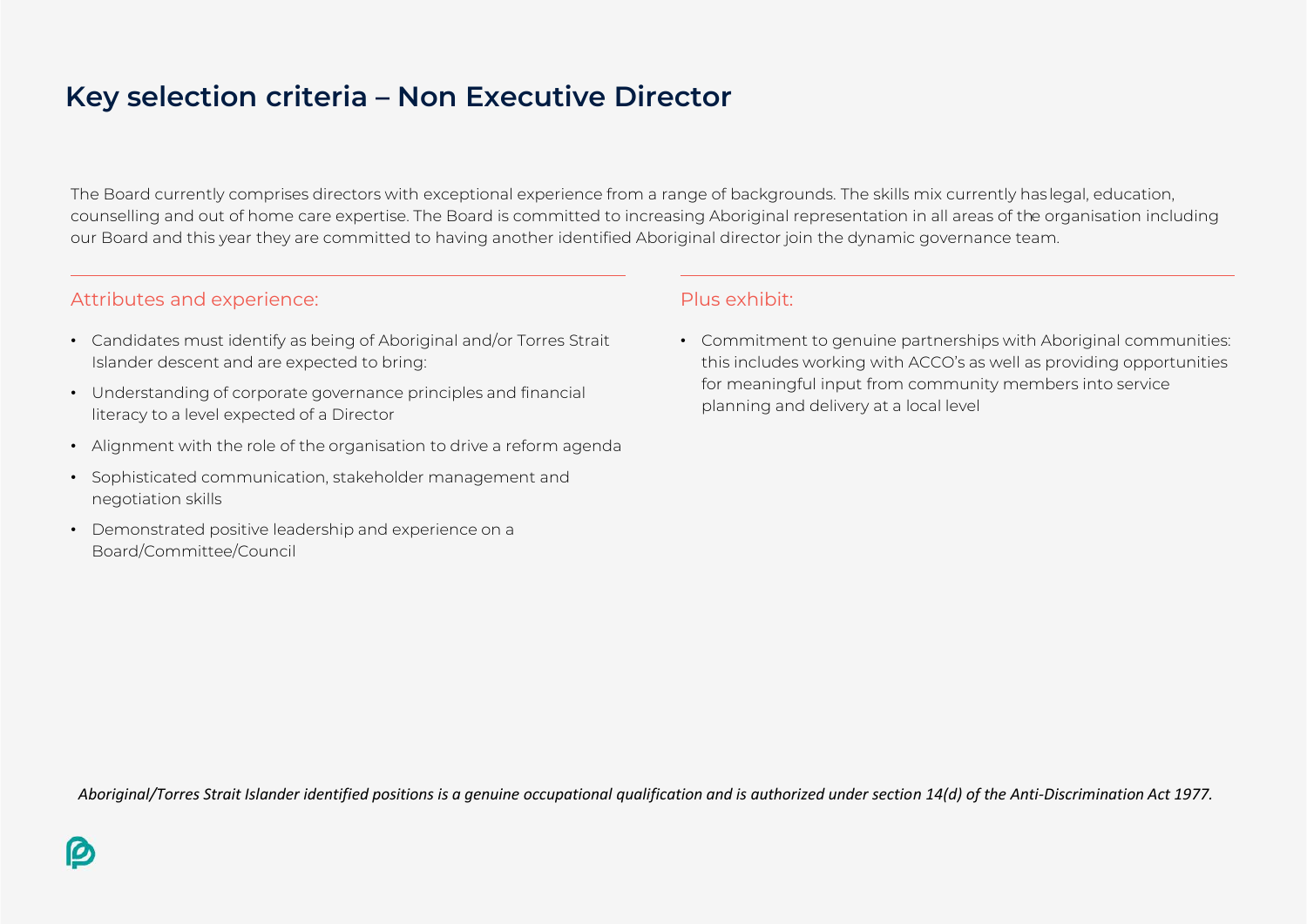## **Further information**

B

| Website              | https://nbac.org.au/                                                                                                                                                                                                                                                                                                                                                                                |
|----------------------|-----------------------------------------------------------------------------------------------------------------------------------------------------------------------------------------------------------------------------------------------------------------------------------------------------------------------------------------------------------------------------------------------------|
| <b>Annual Report</b> | https://we.tl/t-ovgaa0SAgs                                                                                                                                                                                                                                                                                                                                                                          |
| Sector information   | https://absec.org.au/our-sector/<br>https://www.facs.nsw.gov.au/providers/children-<br>families/oohc/transition/tools                                                                                                                                                                                                                                                                               |
| News & Publications  | https://www.snaicc.org.au/media-release-number-of-aboriginal-and-<br>torres-strait-islander-children-in-out-of-home-care-is-a-national-shame/<br>https://nit.com.au/out-of-home-care-at-crisis-point-for-first-nations-<br>children/<br>https://www.sbs.com.au/news/four-in-10-australian-children-in-out-of-<br>home-care-are-indigenous-new-report-shows/970f95e8-1bad-4b6e-<br>99cf-5e21f401c43e |
| Media                | https://www.youtube.com/channel/UCRTQac-hXnZm-S_dhsgRT2g<br>https://www.abc.net.au/news/2021-08-02/nsw-remote-learning-effects-<br>on-future-job-skills/100338492<br>https://aifs.gov.au/cfca/2021/11/04/fostering-lifelong-connections-films                                                                                                                                                       |